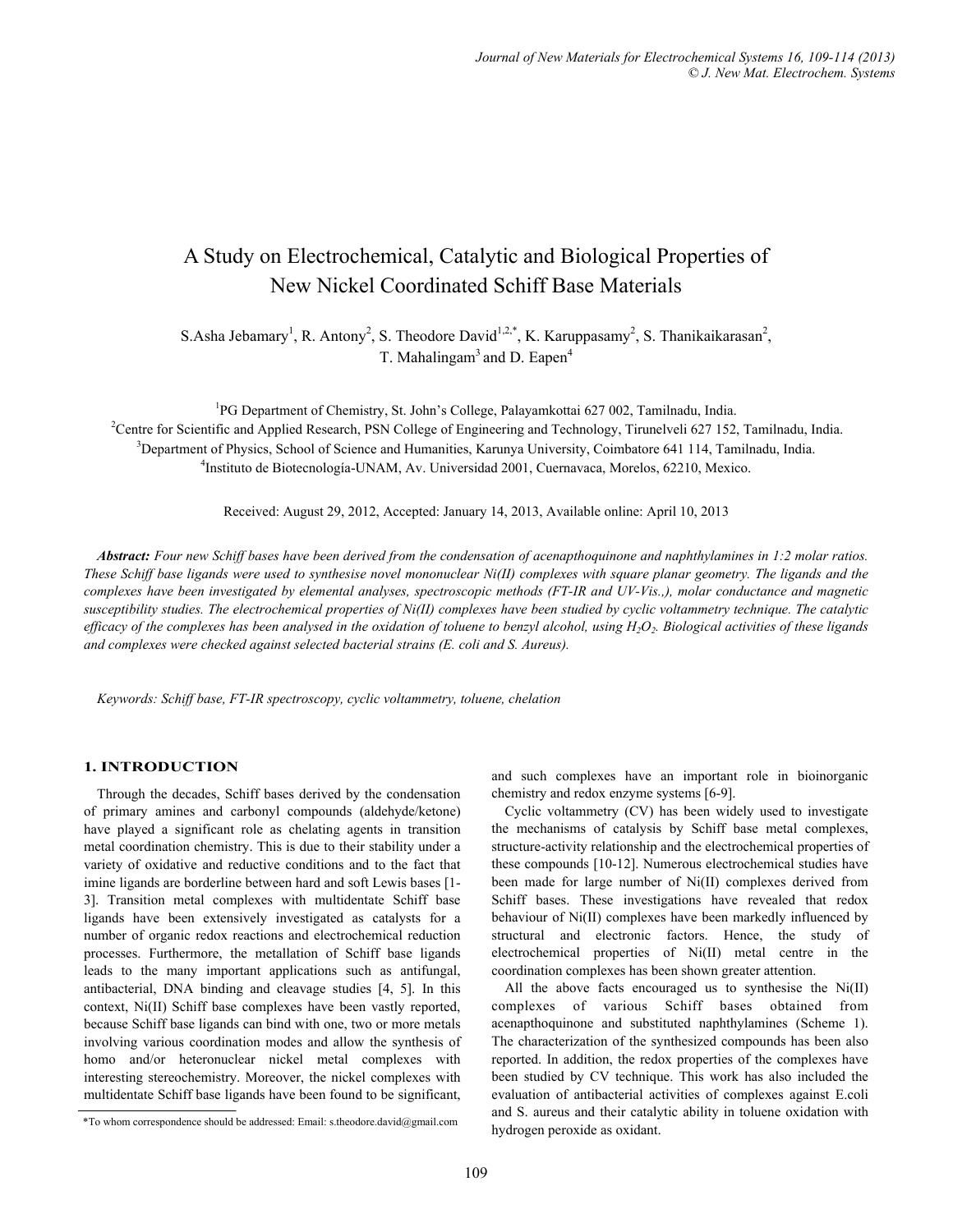

Scheme 1. Synthesis of ligands and Ni(II) complexes

## **2. MATERIALS AND METHODS**

The chemicals used were of AnalaR grade purchased from Merck chemicals. All the manipulations and reactions were carried out under aerobic conditions.

Elemental (C, H and N) analysis of ligands and the complexes was computed by a Carlo Erba 1108 model elemental analyzer. The percentage of nickel present in the complexes was experimentally calculated as given in the procedure [13]. FT-IR spectra of the compounds were recorded on Jasco FT-IR/4100 spectrophotometer at 4 cm-1 resolution between the wave number range 4000 and 400 cm-1. UV-Vis. spectral studies for the compounds in DMSO solutions were carried out using a Shimadzu UV-1601 spectrophotometer in the wavelength range of 200-800 nm. A Bruker 300 Avance DRX 300 FT-NMR spectrometer was used to record <sup>1</sup>H NMR of the ligands in  $1\%$  HCl/D<sub>2</sub>O solution. The magnetic measurements of the metal complexes were measured on a modified Hertz SG8-5HJ model Gouy type magnetic balance. Molar conductivity of the complexes was evaluated at room temperature with a Deep vision model-601 digital conductivity meter.

## **2.1. Synthesis of ligand (L1)**

50 ml ethanolic mixture of acenapthoquinone (5 mmol) and naphthylamines (10 mmol) was refluxed in a 100 ml round bottom flask equipped with a magnetic stirrer. After 8 h, the solution turned into brown colour and solvent was evaporated from this solution. The obtained product (L1) after evaporation was washed with hot water and dried in the vacuum oven for 5 h. The procedure was repeated for the synthesis of L2, L3 and L4 with different substituted naphthylamines.

# **2.2. Synthesis of complex (C1)**

L1 and  $NiCl<sub>2</sub>$  were taken in 2:1 ratio for the synthesis of complex, C1. This mixture was dissolved in 50 ml ethanol and

refluxed in a 100 ml RB flask equipped with a magnetic stirrer. After 10 h of the reaction, the solvent was allowed to evaporate from the solution and the final product was washed with hot water and dried in vacuum oven for 12 h. The above procedure was also followed for synthesis of complexes C2, C3 and C4 from L2, L3 and L4, respectively.

### **2.3. Electrochemical studies**

CV experiments were performed in a single compartmental cell at 25 °C with freshly distilled DMSO on CHI 620C electrochemical analyzer. A three electrode configuration was used, comprised of a glassy carbon as working electrode, Pt wire as auxiliary electrode and Ag/AgCl electrode as reference electrode. All the electrochemical measurements were carried out in a 10 mL electrolytic cell using 5mM Tris-HCl/50 mM NaCl buffer (pH=7.2) as the supporting electrode. Solutions were purged with Nitrogen to maintain inert atmosphere for measurements.

### **2.4. Antibacterial studies**

Qualitative evaluation of antibacterial activity was carried out using the disc diffusion method. The complexes were dissolved in DMSO for the analysis of their antibacterial studies against *E. coli* and *S. aureus*.

Suspensions in sterile peptone water from the 24 h cultures of microorganisms were adjusted to 0.5 McFarland. Muller-Hinton Petri discs of 90 mm were inoculated using these suspensions. Paper discs (6 mm in diameter) containing 10  $\mu$ L of the substance to be tested were placed in a circular pattern in each inoculated plate. Discs were impregnated with DMSO and used as negative controls. Toxicity tests show that the used concentration of DMSO did not interfere with the growth of microorganisms. The antibacterial activity of the complexes was evaluated from their zone of inhibition (in mm) which did form around the discs impregnated with complex solution.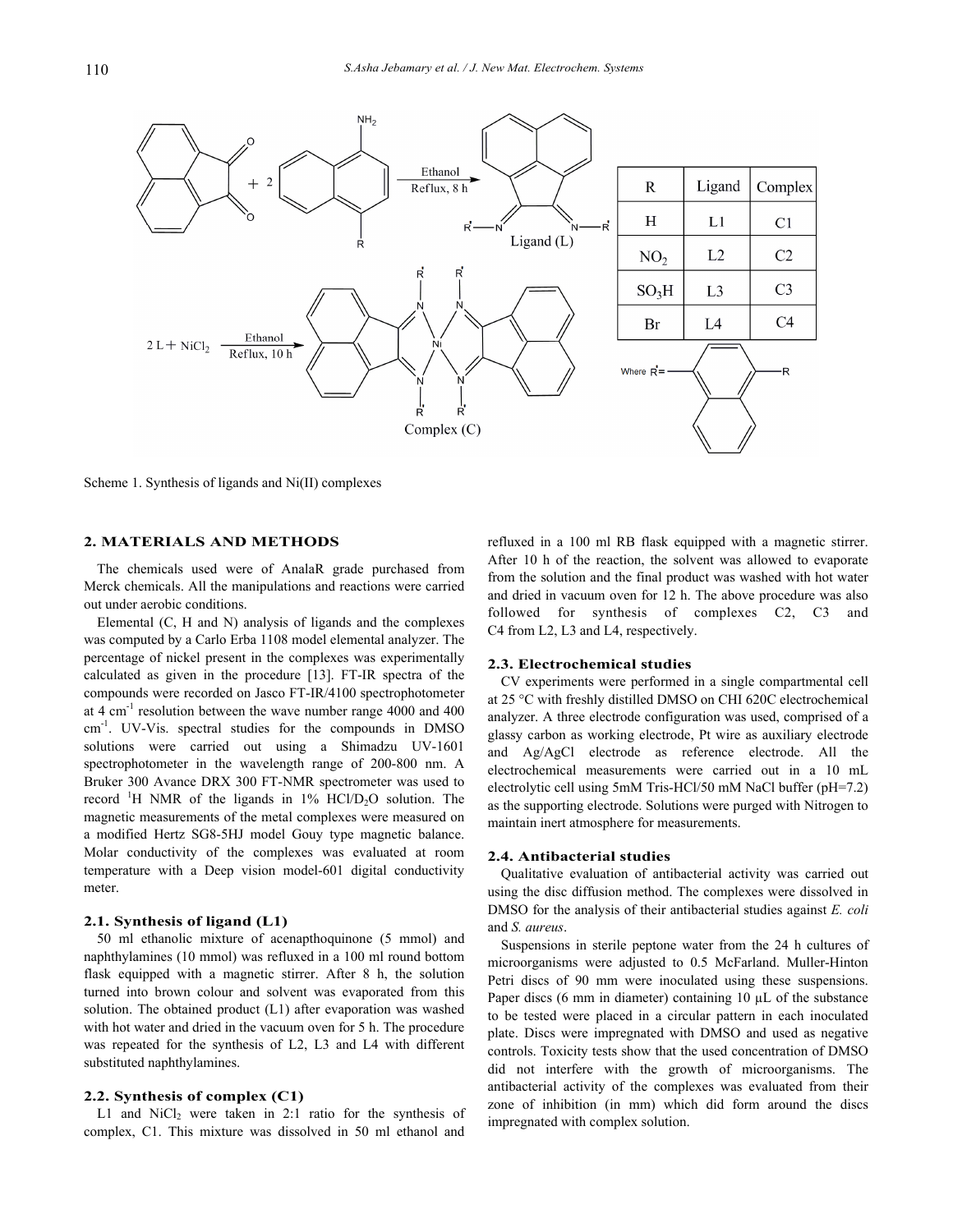## **2.5. Oxidation of toluene**

Oxidation of toluene was achieved with 0.05 g of complex as catalyst with  $H_2O_2$  as oxidant in 10 ml acetonitrile at room temperature under aerobic conditions. This reaction was done in a 25 ml flask equipped with a magnetic stirrer. After 12 h stirring, the aliquots were collected from the reaction mixture and concentrated for the product analysis. The Hewlett–Packard gas chromatogram (HP 6890) having FID detector was used for analysing the products of the toluene oxidations. Blank experiment was also done without the catalyst in order to investigate the importance of catalyst in toluene oxidation.

# **3. RESULTS AND DISCUSSION**

The synthesized compounds are found to be air stable. They are soluble in organic solvents like ethanol, DMSO and DMF. The elemental analysis data are given in Table 1, and are well comparable with the theoretically calculated values and this proves the formation of ligands and complexes with the expected stoichiometry.

## **3.1. FT-IR spectroscopy**

The FT-IR spectra of free ligands and their complexes are used to confirm the structure of the ligands and complexes. Ligands and Ni(II) complexes show similar absorption bands, except some shifts due to metallation in the spectra of the complexes. In all the ligands, the band observed at  $\sim 1640$  cm<sup>-1</sup> is assigned to C=N strecthing and this confirms the formation of Schiff base from acenapthoquinone and napthylamine [14]. The coordination modes of the ligands to the Ni(II) ions are obtained by comparing the IR spectra of the free ligands with their metal complexes.

In Figure 1, the FT-IR spectroscopy of L1 shows C=C strecthing at 1443 cm-1. This confirms the presence of aromatic groups in L1. All the ligands show this characteristic band for C=C strecthing at  $\sim$ 1450 cm<sup>-1</sup>. In all the complexes, the C=N strecthing frequency is slightly shifted to the lower region which assures the coordination of the imino nitrogen atom to Ni(II) [15, 16].

## **3.2. UV-Vis. spectroscopy and magnetic studies**

UV-Vis. spectral studies and magntic susceptibility data are used to investigate the geometry of the complexes.



Figure 1. FT-IR spectra of L1

Electronic spectra of ligands and their mononuclear Ni(II) complexes were recorded in the 200-800 nm wavelength range in DMF solutions. In the UV-Vis. spectra of the ligands, the bands observed at  $\sim$ 240 nm could be assigned to their π-π\* and n-π\* transitions of aromatic π-electrons or C=N chromophore [17]. These absorption bands of the complexes are shifted towards longer wave length. This could be due to the metallation, which causes increased conjugation and delocalization of the whole electronic system, resulting in the energy change of  $π$ -π<sup>\*</sup> and n-π<sup>\*</sup> transitions of the conjugated chromophore [18].

The UV-Vis. spectra of the complexes exhibit another band at  $\sim$  600-620 nm due to the d-d transition of Ni(II) centre. This band is significant in characterising the geometry of the complexes. This band is assigned to  ${}^{1}A_{1g} \rightarrow {}^{1}A_{2g}$  and  ${}^{1}A_{1g} \rightarrow {}^{1}B_{1g}$  transitions [19], which predicts square planar geometry around the Ni(II). All the Ni(II) complexes in the present study are diamagnetic in nature which supports the square planar geometry of the  $S=0$  (d<sup>8</sup>), Ni(II) system.

| Compound       |               | Molar conductance $(\lambda_M)$ |              |                          |                                                    |
|----------------|---------------|---------------------------------|--------------|--------------------------|----------------------------------------------------|
|                | $\mathcal{C}$ | H                               | $\mathbf N$  | Ni                       | $(\Omega^{-1}$ cm <sup>2</sup> mol <sup>-1</sup> ) |
| L1             | 88.86 (88.71) | 4.66(4.58)                      | 6.47(6.43)   | $\overline{\phantom{a}}$ |                                                    |
| L2             | 73.55 (73.24) | 3.47(3.40)                      | 10.72(10.64) | $\overline{\phantom{a}}$ |                                                    |
| L <sub>3</sub> | 65.10 (65.07) | 3.07(2.96)                      | 4.74(4.65)   | $\overline{\phantom{a}}$ |                                                    |
| L4             | 64.85 (64.70) | 3.40(3.31)                      | 4.72(4.58)   | ٠                        |                                                    |
| Complex 1      | 77.28 (77.16) | 4.05(3.99)                      | 5.63(5.57)   | 5.90(5.72)               | 113                                                |
| Complex 2      | 65.44 (65.08) | 3.08(3.0)                       | 9.54(9.44)   | 4.99(4.76)               | 108                                                |
| Complex 3      | 58.65 (58.02) | 2.77(2.63)                      | 4.27(4.20)   | 4.48(4.38)               | 99                                                 |
| Complex 4      | 58.46 (58.35) | 3.07(2.97)                      | 4.26(4.21)   | 4.46(4.37)               | 110                                                |

Table 1. Elemental analysis data (C, H, N and Ni) and molar conductance data of the complexes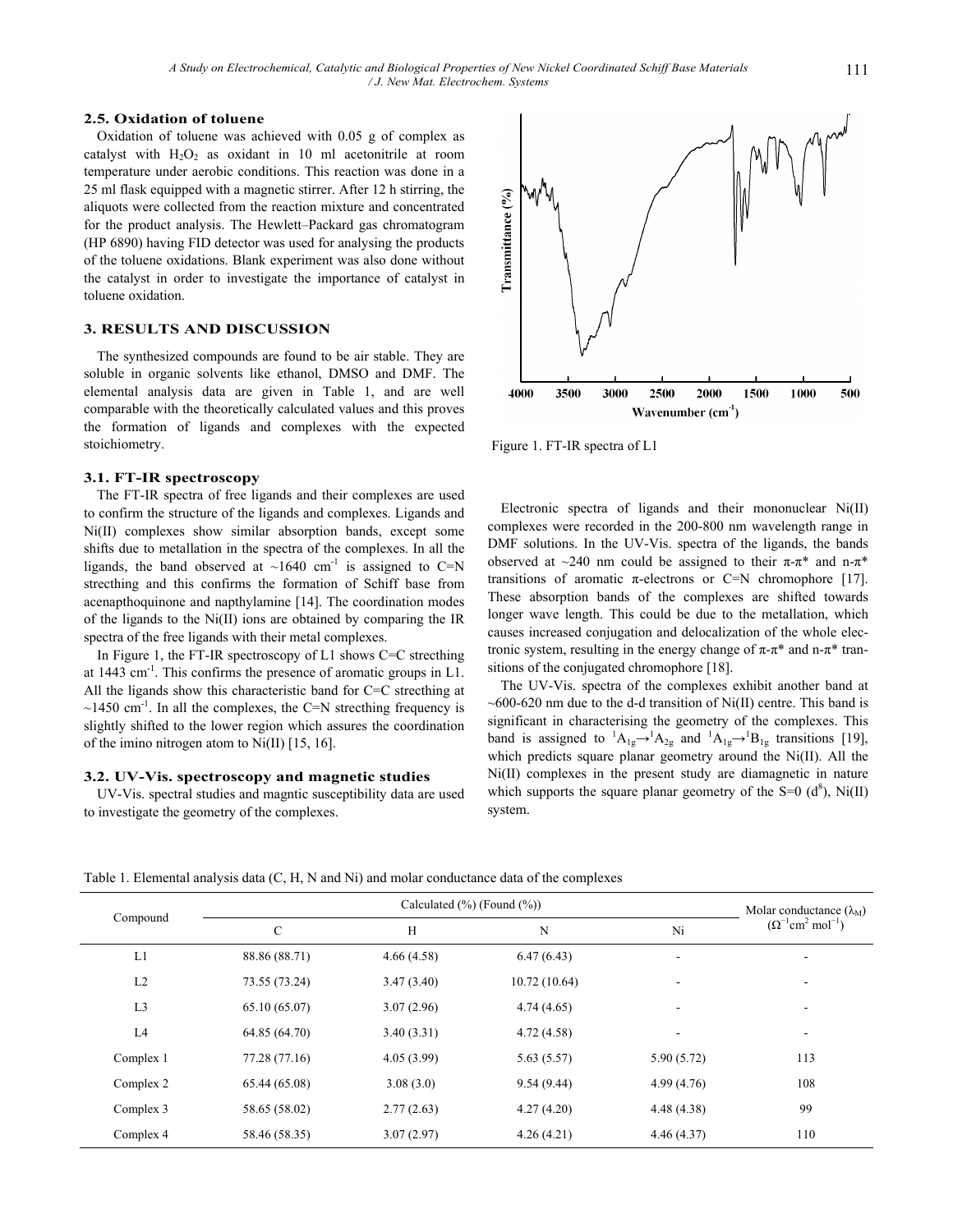

Figure 2. CV pattern of C1 in DMSO solution

#### **3.3. Molar conductance studies**

Molar conductance studies are used to study the electrolytic nature of the complexes. This study was carried out room temperature in  $10^{-3}$  M DMSO solution of complexes on Deep vision model-601 digital conductivity meter. The blank conductivity measurement was made for DMSO and it was below 10  $\Omega^{-1}$ cm<sup>2</sup> mol<sup>-1</sup>. Then molar conductivties for DMSO solutions of complexes were found to be in the range of 99-113  $\Omega^{-1}$ cm<sup>2</sup> mol<sup>-1</sup> (Table 1). It suggests electrolytic nature of the complexes [20] and also proves that the presence of chloride ions in outside of coordiantion sphere. This was further confirmed by Volhard's test.

#### **3.4. Electrochemical studies**

The electrochemical properties of the mononuclear Ni(II) complexes were studied by using cyclic voltammetry in DMSO solution containing 5mM Tris-HCl/50 mM NaCl buffer (pH=7.2) and the supporting electrode in the potential range +4 to -5 V. The cyclic voltammogram of complex, C1 is shown in Figure 2. Generally, the electrochemical properties of the complexes depend on a number of factors such as chelate ring/size [21,22] axial ligation [23,24], degree and distribution of unsaturation [25] and substitution pattern [26] in the chelate ring.

In Figure 2, the complex C1 shows two different electrochemical behaviours. The first one is due to the electrochemical oxidation of Ni(II) metal centre of the complex to the unstable Ni(III). These Ni(III) species are unstable and they are rapidly reduced into Ni(II) species. There is no corresponding cathodic peak for the reduction of Ni(III) to Ni(II) because of the speed of the reaction. The parameters obtained for this one electron electrochemical process are:  $E_{pa}$ =-2.7 V and  $i_{pa}$ = -85  $\mu$ A.

The second electrochemical process for C1 is reversible due to the equality of anodic and cathodic currents observed for this reversible process  $(i_{pc}=i_{pa})$ . This may be attributed to the one electron transfer which invoves in the redox reaction of Ni(II)/Ni(I) in metal centre of complex. In this reversible process, Ni(II) is initially reduced into Ni(I) with the cathodic peak ( $E_{pc}$ =1.2 V and  $i_{pc}$ = 90  $\mu$ A) and this Ni(I) is oxidized into Ni(II) with the anodic peak ( $E_{pa}$ =-1.2



Figure 3. CV patterns of C1 in DMSO solution for various scan rates

V and  $i_{pa}$  = -90  $\mu$ A). The scan rate is altered during the electrochemical analysis of C1 for the investigation of dependence of redox behavior on the scan rate. The changes in scan rate do not cause much variation in the electrochemical properties of the complexes, as shown in Figure 3.

The electrochemical investigation of the other complexes, C2,C3 and C4 shows similar electrochemical properties as C1. They also exhibit one electron transfer processes. First one is the electrochemical oxidation of Ni(II) to Ni(III) and the second one is the elecrochemical redox reaction of Ni(II)/Ni(I). But, the position of peaks are slightly different compare to C1 and this might be due to the presence of different subsitutent groups in different complexes. The CV parameters for all the complexes are given in Table 2. It was observed that the ligand moiety had a significant effect on  $E_{1/2}$ for all the complexes; because electron-withdrawing group anion makes the complex more positive and favours the reduction of metal ion.

#### **3.5. Antibacterial studies**

The antimicrobial activities of Ni(II) complexes were expored against two disease causing bacterial srains such as *E.coli* and *S.aureus*. The comparative antibacterial activity of all the complexes with the commerical drug, chloramphenical is given in Figure 4. All the complexes show good biocidal activity against *E.coli*  than *S.aureus*. This difference could be due to the Gram-status. The membrane of Gram-negative bacteria is surrounded by an outer membrane containing lipopolysaccharides. The antibacterial activity of mononuclear Ni(II) Schiff base complexes C1, C2, C3 and

Table 2. Electrochemical parameters obtained for the complexes from their CV studies.

| Number | Complex | E<br>pa | <sub>pc</sub>   | $E^2$<br>pa | $\mathrm{E}^2$<br>$1/2$ $\Gamma$ |
|--------|---------|---------|-----------------|-------------|----------------------------------|
|        |         | $-2.70$ | $\overline{23}$ | $-1.23$     | .23                              |
|        | C2      | $-2.82$ | .15             | $-1.23$     | .19                              |
|        | CЗ      | $-2.75$ | .21             | $-1.24$     | .22                              |
|        | 74      | -2.94   | .08             | -1.25       |                                  |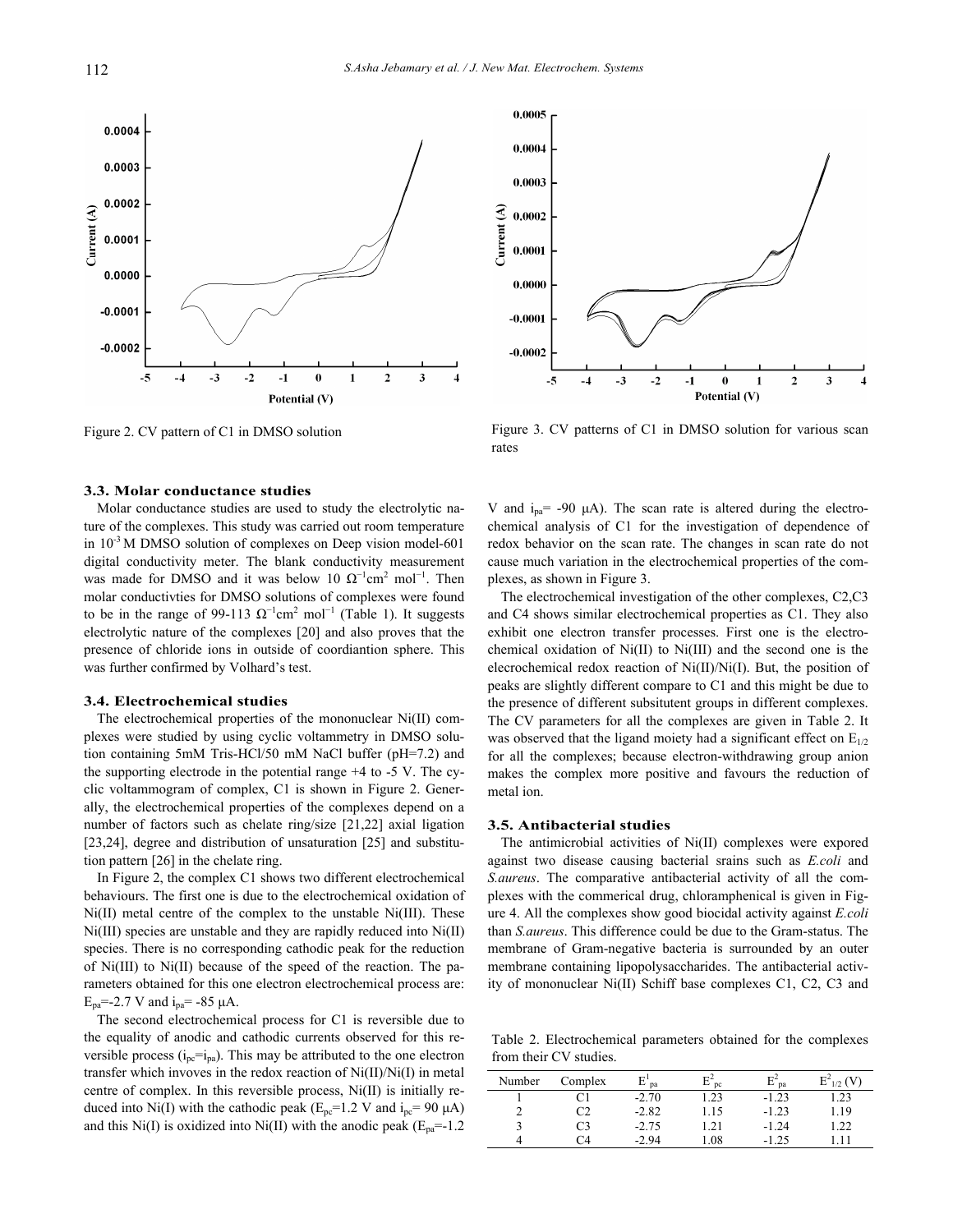100

80



Figure 4. Antibacterial activity of Ni(II) complexes against *E. coli* and *S. aureus* 

C4 can be explained on the basis of chelation theory [27]. On chelation, the polarity of Ni(II) ion is reduced to greater extent due to the overlap of the ligand orbital and partial sharing of positive charge of the metal ion with donor groups. These Ni(II) complexes also disturb the respiration process of bacterial cell and thus block the synthesis of proteins that restricts further growth of bacteria.

#### **3.6. Catalytic studies**

Catalytic properties of the complexes were examined with industrially important toluene oxidation using environmental friendly oxidant,  $H_2O_2$  under room temperature conditions. The separate blank experiments show that no conversion of toluene is observed without Ni(II) complex and oxidant,  $H_2O_2$ . The catalytic efficacy of complexes is shown in Figure 5. Toluene is successfully converted into benzyl alcohol and there is no further oxidation of benzyl ancohol to benzaldehyde. Complex C1 yields maximum conversion of toluene since all other complexes contain electron withdrawing substituents. The key point in the conversion of toluene to benzyl alcohol is the reduction of Ni(II)–L to Ni(I)–L and it was further confirmed by CV measurements.

### **4. CONCLUSIONS**

Four different mononuclear Ni(II) complexes have been synthesized from Schiff bases of acenapthoquinone and napthylamines (1:2). The stoichiometry of complexes have been confirmed by elemental analyses, FT-IR spectral data and molar conductance studies. Tetra coordinated (N, N, N, N) square planar geometry has been suggested to complexes by UV-Vis. spectroscopy and magnetic data. Electrochemical studies of complexes reveal that Ni(II) has irreversibly oxidized into Ni(III) and reversible redox behavior obtained for one electron transfer Ni(II)/Ni(I) system. All Ni(II) complexes have been comparatively active against E. coli and S. aureus as compare to chloramphenicol, the standard. The reported complexes have shown good catalytic activity in toluene oxidation for the production of benzyl alcohol.



Figure 5. Catalytic activity of Ni(II) complexes in toluene oxidation

## **5. ACKNOWLEDGEMENT**

The corresponding author greatly acknowledges the financial support from Department of Atomic Energy-Board of Research in Nuclear Science (DAE-BRNS)(Sanction No:2010/BRNS/34/8/772) , India for their financial support to carry out this work.

# **REFERENCES**

- [1] A.D. Garnovskii, A.L. Nivorozhkin, V.I. Minkin, Coord. Chem. Rev., 126, 1 (1993).
- [2] R. Zeissel, Coord. Chem. Rev., 216, 195 (2001).
- [3] H. Temel, S. Ilhan, M. Aslanoglu, A. Kilic, E. Tas, J. Chin. Chem. Soc., 53, 1027 (2006).
- [4] N. Raman, S.A. Fathima, Dhaveethu Raja, J. Serbian Chem. Soc, 73, 1063 (2008).
- [5] H. Torayama, T. Nishide, H. Asada, M. Fujiwara, T. Matsushita, Polyhedron, 16, 3787 (1997).
- [6] A. Berkessel, M. Bolte, T. Nemann, L. Seidel, Chem. Ber., 129, 1183 (1996).
- [7] A.F. Kolodziej, Prog. Inorg. Chem., 41, 493 (1994).
- [8] R.K. Parashar, R.C. Sharma, A. Kumar, G. Mohan, Inorg. Chim. Acta, 151, 201 (1998).
- [9] D.X. West, H. Gebremedhin, R.J. Butcher, J.P. Jasinki, A.E. Liberta, Polyhedron, 12, 2489 (1993).
- [10]H. Temel, B. Ziyadangullar, I. Ayd1n, F. Ayd1n, J. Coord. Chem., 58, 1177 (2005).